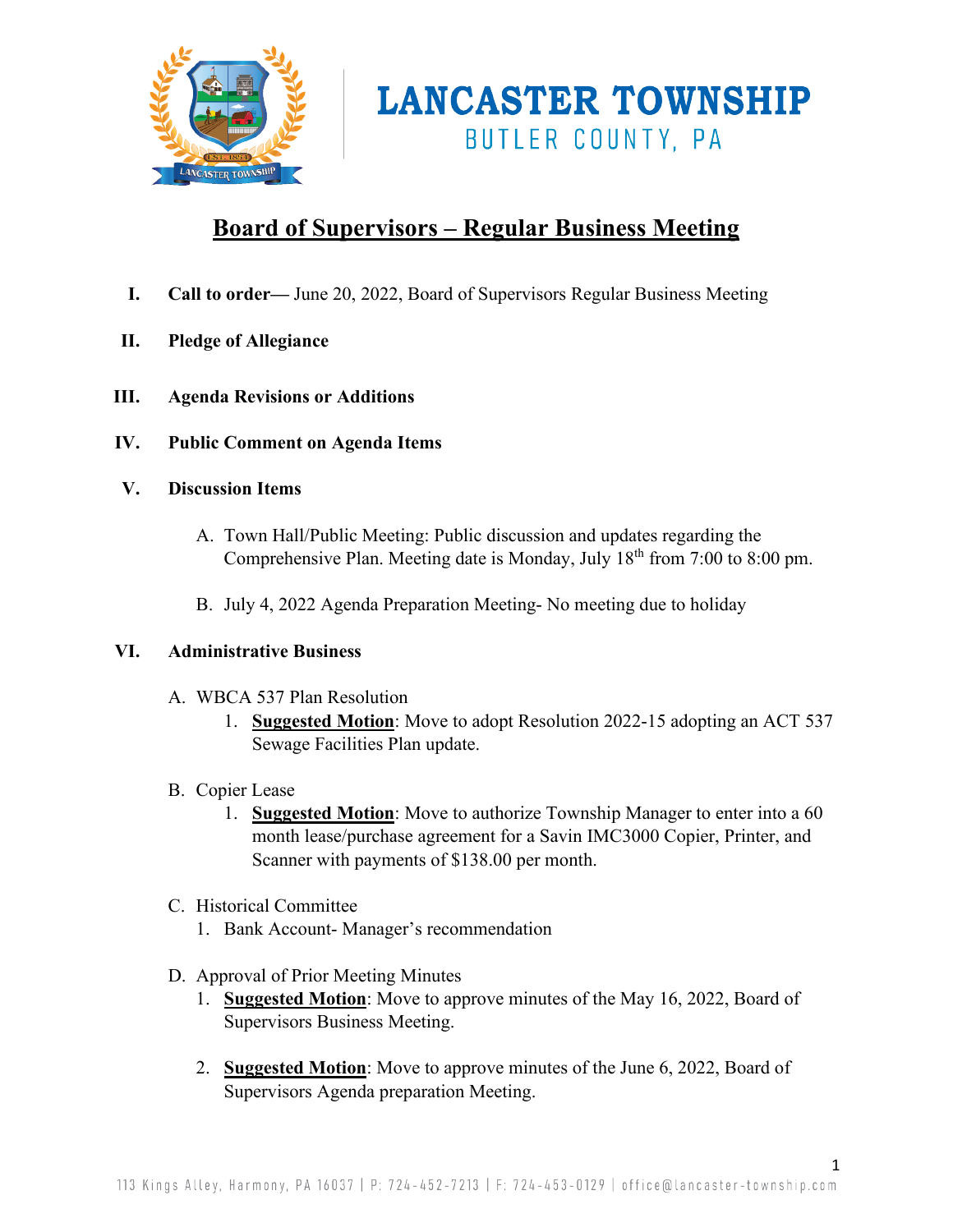

### **VII.** Finance

- A. Financial Report- June 2022
	- 1. **Suggested Motion:** Move to approve the June Treasurer's Report.
- B. Bill Pay List- TBA
	- 1. **Suggested Motion:** Move to approve the Bill List for payment of invoices from May 10, 2022, through June 14, 2022, totaling \$26,009.48 from the General Fund and \$10,057.50 from the Highway Aid Fund.
- **VIII.** Planning, Land Use, and Zoning
	- A. Resolutions for the Board's consideration to adopt
		- 1. Resolution: No Resolutions for consideration at this time.
	- B. Other business
		- 1. Modification to Lancaster Township Agricultural Area
			- a. David and Heather Cox submitted a proposal April 27, 2022
			- b. 238 Crab Run Road
				- 1) 200-4F56-20D-0000
				- 2) 200-4F56-20E-0000
			- c. Advertising and posting of property have been completed
			- d. Staff recommendation: reschedule hearing for July 18, 2022
		- 2. Arden Duplex Amendment 28- Lot 720- Preliminary and Final Subdivision Plan.
			- a. **Suggested Motion**: Move to approve Arden Duplex 28– Lot 720- Preliminary and Final Subdivision Plan.
	- C. Building Permits
		- 1. Number of Permits issued in May 2022: 32
		- 2. YTD 80
		- 3. PDF will be provided on the township's web site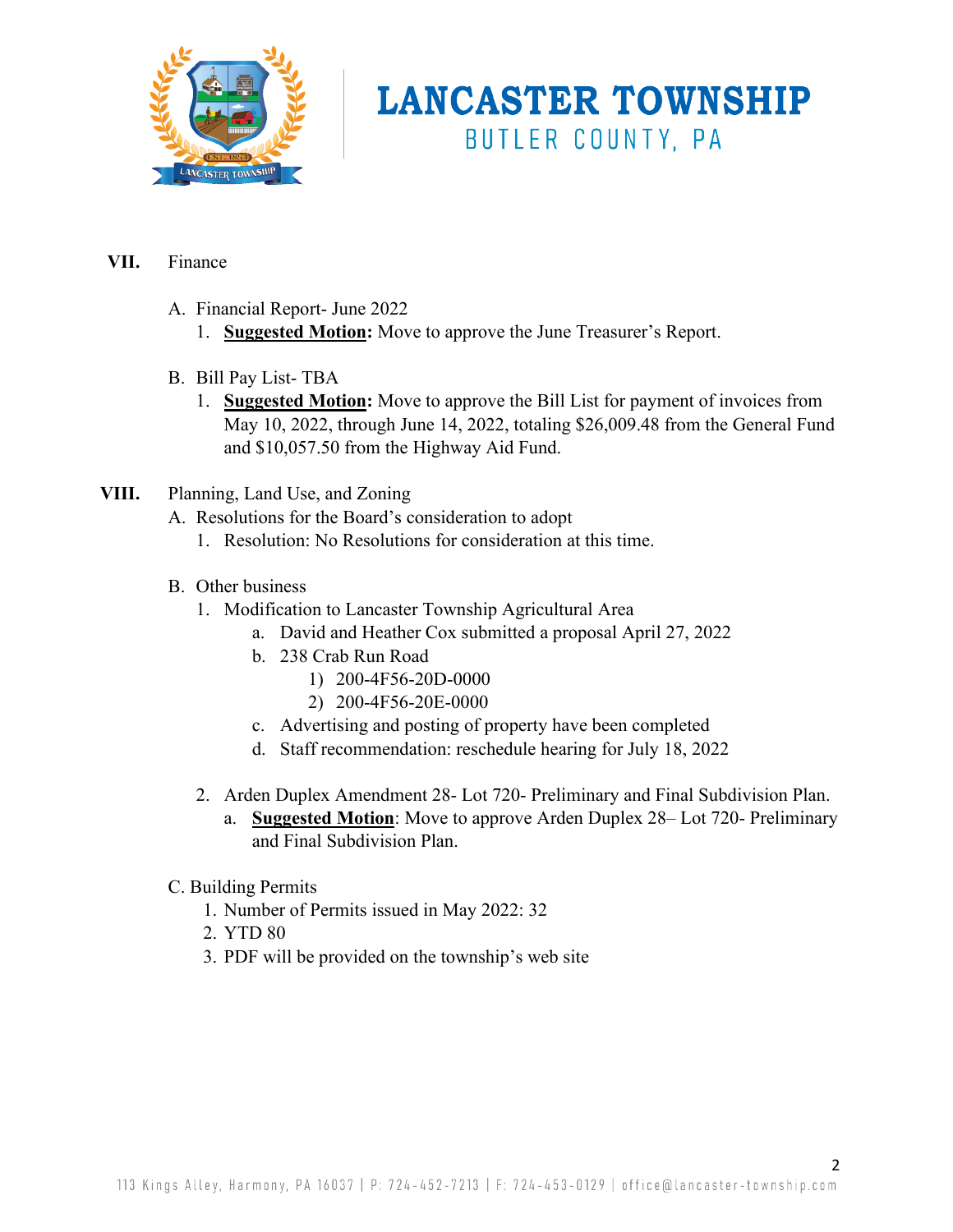

- **IX.** Police Department
	- A. Police Report-
		- 1. Purchase of four (4) Tasers using ACT 13 funds.
		- 2. Number of calls May 2022
		- 3. YTD comparison
- **X.** Road Department A. May Report-
- **XI.** Community Outreach A. Historical Records Committee
- **XII.** Administration Reports:
	- A. Township Manager's Report
	- B. Solicitor's Report
	- C. Engineers Report
	- D. Chair's Report
- **XIII.** New Business
- **XIV.** Old Business
- **XV.** Public Comment for Non-Agenda Items
- **XVI.** Adjournment